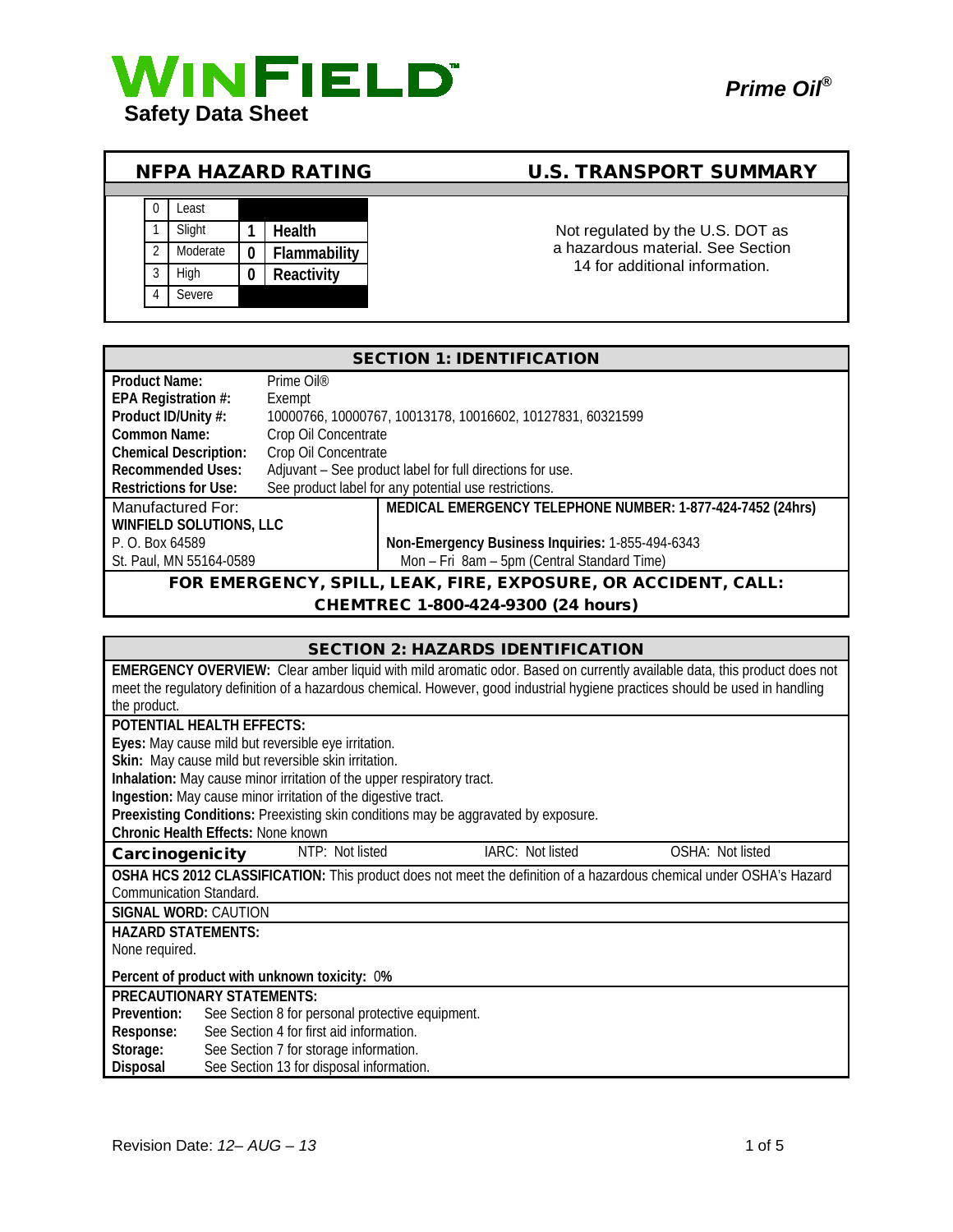| <b>SECTION 3: COMPOSITION/INFORMATION ON INGREDIENTS</b>                                                                       |                 |              |
|--------------------------------------------------------------------------------------------------------------------------------|-----------------|--------------|
| Ingredient                                                                                                                     | $%$ (wt)        | CAS Reg. $#$ |
| Distillates (Petroleum) Solvent Dewaxed Light Paraffinic                                                                       | $80.0 - 85.0\%$ | 64742-56-9   |
|                                                                                                                                |                 |              |
|                                                                                                                                |                 |              |
| *Ingredients not specifically listed are non-hazardous and are considered to be confidential business information under 29 CFR |                 |              |
| 1910.1200(i).                                                                                                                  |                 |              |
| See Section 8 for exposure limits.                                                                                             |                 |              |

|             | <b>SECTION 4: FIRST AID MEASURES</b>                                                                                                                                                                                                             |
|-------------|--------------------------------------------------------------------------------------------------------------------------------------------------------------------------------------------------------------------------------------------------|
| Inhalation: | Remove person from contaminated area to fresh air and assist breathing as needed. Seek medical attention                                                                                                                                         |
| Ingestion:  | if irritation occurs.<br>Seek medical attention or call a poison control center for treatment advice. Do not induce vomiting unless<br>instructed to do so by a poison control center or doctor. Do not give anything by mouth to an unconscious |
|             | person.                                                                                                                                                                                                                                          |
| Eyes:       | Flush eyes with clean water for at least 15 minutes. Lift eyelids to facilitate irrigation. If present, remove<br>contact lenses after 5 minutes and continue rinsing. Seek medical attention if eye irritation persists.                        |
| Skin:       | Remove contaminated clothing and wash before re-using. Flush skin with water and then wash with soap<br>and water. Seek medical attention if skin irritation persists.                                                                           |

## SECTION 5: FIRE FIGHTING MEASURES

**Suitable Extinguishing Media:** Foam, Dry chemical, Carbon dioxide, Water spray

**Unsuitable Extinguishing Media:** Water jet. Use a water jet only to cool heated containers.

**Special Fire Fighting Procedures:** Wear NIOSH/MSHA approved self-contained breathing apparatus and full bunker gear.

Dike area to prevent runoff and contamination of water sources. Dispose of fire control water later. Avoid breathing vapors; keep upwind.

**Hazardous Combustion Products:** Asphyxiates such as carbon monoxide may result from combustion.

**Unusual Fire and Explosion Hazards:** None known

## SECTION 6: ACCIDENTAL RELEASE MEASURES

**Personal Precautions:** Refer to Section 8 for personal protective equipment to be worn during containment and clean-up of a spill involving this product.

**Environmental Precautions:** Keep spilled product from entering sewers or waterways.

**Methods for Containment:** Contain spilled product by diking area with sand or earth.

**Methods for Clean-up:** Cover contained spill with an inert absorbent material such as sand, vermiculite or other appropriate material. Vacuum, scoop, or sweep up material and place in a container for disposal. Do not place spilled material back in original container.

**Other Information:** None known

## SECTION 7: HANDLING AND STORAGE

**Handling:** Ensure adequate ventilation during handling and use. Immediately clean up spills that occur during handling. Keep containers closed when not in use. Practice good hygiene after using this material, especially before eating, drinking, smoking, using the toilet, or applying cosmetics.

**Storage:** Store in cool, dry areas away from children, food and feed products in an area away from incompatible substances. Protect packaging from physical damage. Protect from exposure to fire. Maintain product above minimum storage temperature.

**Minimum Storage Temperature:** 40°F

**Other Precautions:** Consult Federal, state and local laws and regulations pertaining to storage.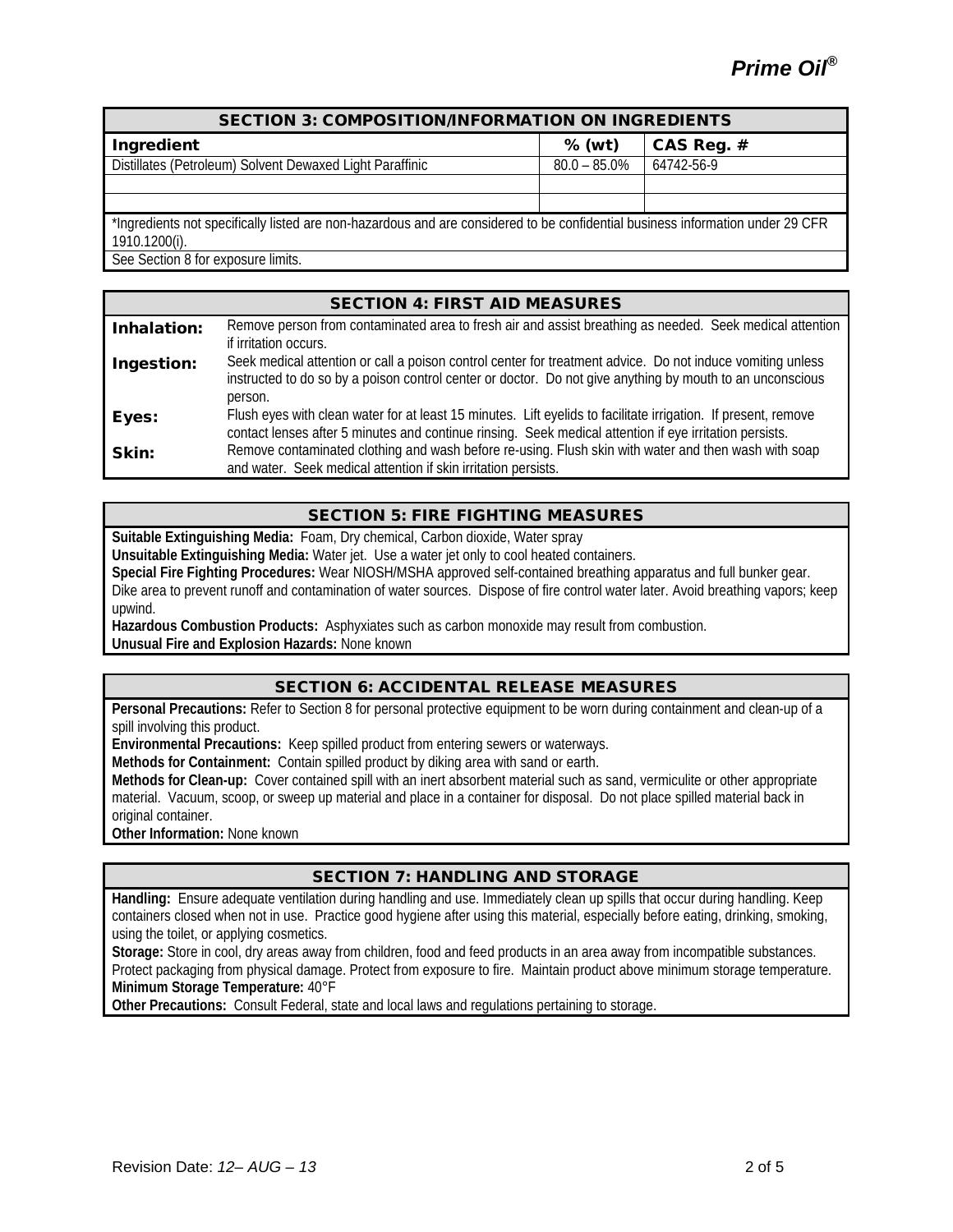| <b>SECTION 8: EXPOSURE CONTROLS/PERSONAL PROTECTION</b>                                                                                                                                                                                       |                  |                 |           |
|-----------------------------------------------------------------------------------------------------------------------------------------------------------------------------------------------------------------------------------------------|------------------|-----------------|-----------|
| <b>Exposure Guidelines</b>                                                                                                                                                                                                                    |                  |                 |           |
| Component:                                                                                                                                                                                                                                    | <b>OSHA PEL</b>  | <b>ACGIHTLV</b> | NIOSH REL |
| Oil mist                                                                                                                                                                                                                                      | $5 \text{ mg/m}$ | $5$ mg/m $3$    |           |
|                                                                                                                                                                                                                                               |                  |                 |           |
| Respiratory Protection: For most conditions, no respiratory protection should be needed. If airborne concentrations exceed<br>exposure limits, use a NIOSH approved air-purifying respirator with cartridges/canisters approved for oil mist. |                  |                 |           |
| <b>Engineering Controls:</b><br>Local Exhaust: Provide general or local exhaust ventilation systems to maintain airborne<br>concentrations below OSHA PELs or other specified exposure limits. Local exhaust ventilation is<br>preferred.     |                  |                 |           |
| Protective Gloves: While not expected to cause skin irritation, the use of chemically protective gloves is recommended to<br>prevent against skin contact.                                                                                    |                  |                 |           |
| Eye Protection: While not expected to cause eye irritation, the use of chemical safety goggles is recommended to prevent<br>against eye contact. Contact lenses are not protective eye devices.                                               |                  |                 |           |
| Other Protective Clothing or Equipment: Wear long-sleeve shirt, long pants and shoes plus socks to prevent skin contact                                                                                                                       |                  |                 |           |

**Other Protective Clothing or Equipment:** Wear long-sleeve shirt, long pants and shoes plus socks to prevent skin contact. **Work/Hygienic Practices:** Never eat, drink, nor use tobacco in work areas. Practice good hygiene after using this material, especially before eating, drinking, smoking, using the toilet, or applying cosmetics.

#### SECTION 9: PHYSICAL AND CHEMICAL PROPERTIES

**Appearance and odor:** Clear amber liquid with mild

aromatic odor

**Physical State:** Liquid **Specific Gravity (H2O=1):** 0.86 – 0.87 (typical) **Vapor Pressure (mm Hg):** Not determined **Density (lbs/gallon):** 7.25 lbs/gallon (typical) **Vapor Density (Air=1):** Not determined **Melting Point/Freezing Point:** Not determined **Solubility in Water (wt %):** Not determined<br> **Solubility in Water (wt %):** Not determined<br> **PH: Phenomical point/Range:** Not determined<br> **PH: Phenomical point/Range:** Not determined **Viscosity (centistokes):** Not determined **pH: Phenomena and pH:** Not determined **pH:** Not determined **pH:** 280°F **Flash Point:** 

## SECTION 10: STABILITY AND REACTIVITY

**Reactivity:** None known

**Chemical Stability:** Product is stable at ambient temperature and pressure, under normal storage and handling conditions. **Possibility of Hazardous Reactions:** Will not occur **Conditions to Avoid:** Extreme temperatures **Incompatible Materials:** Strong oxidizers **Hazardous Decomposition Products:** Asphyxiates such as carbon monoxide may result from combustion.

## SECTION 11: TOXICOLOGICAL INFORMATION

| <b>ACUTE TOXICITY</b>              |                                                                                                                                                                                  |
|------------------------------------|----------------------------------------------------------------------------------------------------------------------------------------------------------------------------------|
| Eye Effects:                       | May cause mild but temporary eye irritation. Animal tests on the components showed the product<br>to be a non-irritant.                                                          |
| <b>Skin Effects:</b>               | May cause mild but temporary skin irritation. Animal tests showed the product to be slightly<br>irritating with effects clearing prior to 72 hours. Estimated LD50 > 5,000 mg/kg |
| <b>Acute Inhalation Effects:</b>   | Estimated LC50 > 5.0 mg/L                                                                                                                                                        |
| <b>Acute Oral Effects:</b>         | Estimated LD50 > 5,000 mg/kg                                                                                                                                                     |
| Specific Target Organ<br>Toxicity: | None known                                                                                                                                                                       |
| <b>CHRONIC TOXICITY</b>            |                                                                                                                                                                                  |
| <b>Chronic Effects:</b>            | None known                                                                                                                                                                       |
| Carcinogenicity:                   | None known                                                                                                                                                                       |
| Mutagenicity:                      | None known                                                                                                                                                                       |
| Teratogenicity:                    | None known                                                                                                                                                                       |
| <b>Reproductive Toxicity:</b>      | None known                                                                                                                                                                       |

*Continued on next page*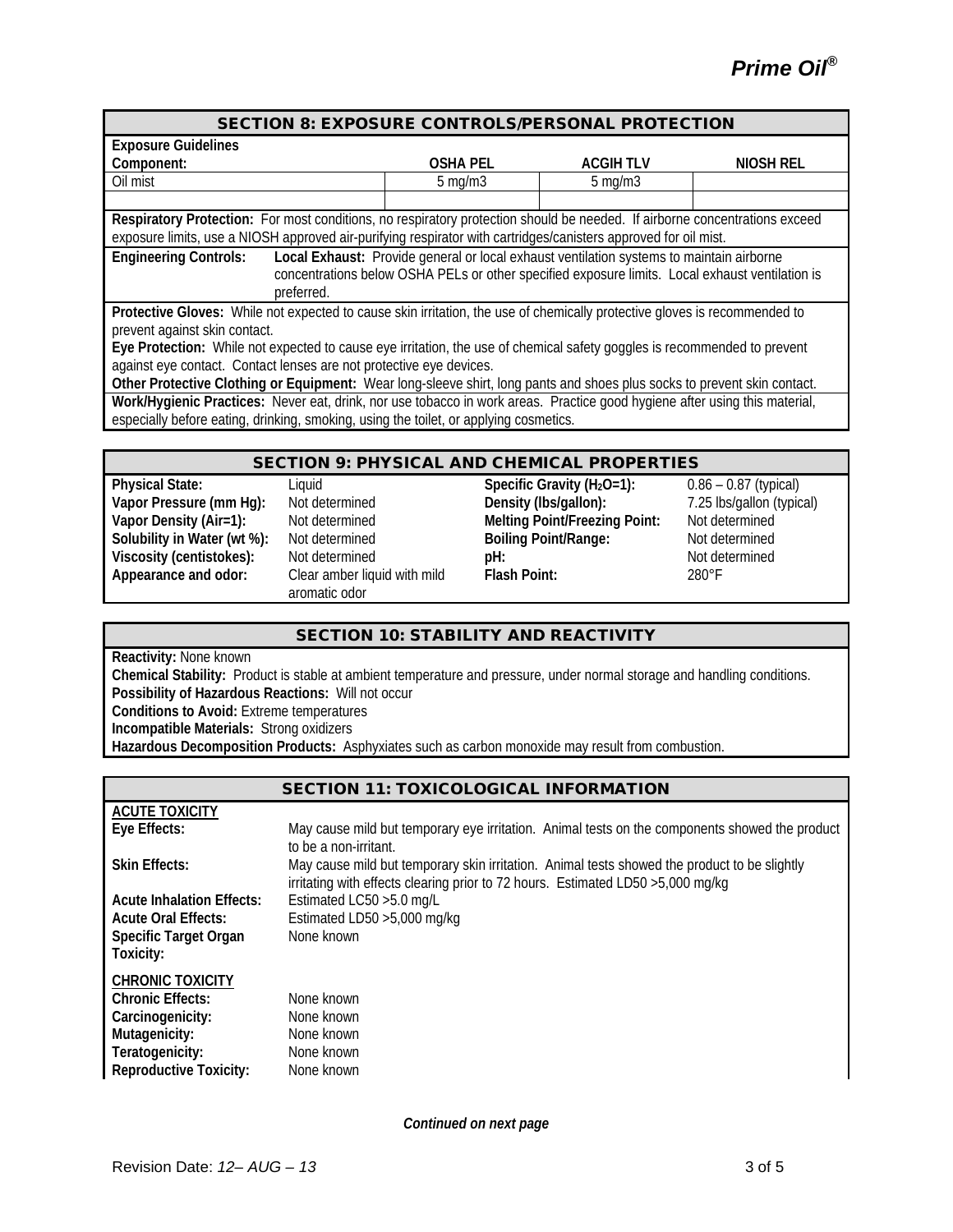## **POTENTIAL HEALTH EFFECTS:**

**Eyes:** May cause mild but reversible eye irritation. **Skin:** May cause mild but reversible skin irritation. **Inhalation:** May cause minor irritation of the upper respiratory tract. **Ingestion:** May cause minor irritation of the digestive tract.

| <b>SECTION 12: ECOLOGICAL INFORMATION</b>    |                |  |
|----------------------------------------------|----------------|--|
| <b>ENVIRONMENTAL SUMMARY: Not determined</b> |                |  |
| <b>ECOTOXICITY DATA:</b>                     |                |  |
| Fish Acute and Prolonged Toxicity:           | Not determined |  |
| <b>Aquatic Invertebrate Acute Toxicity:</b>  | Not determined |  |
| <b>Aquatic Plant Toxicity:</b>               | Not determined |  |
| <b>Bird Acute and Prolonged Toxicity:</b>    | Not determined |  |
| Honeybee Toxicity:                           | Not determined |  |
| <b>ENVIRONMENTAL EFFECTS:</b>                |                |  |
| Soil Absorption/Mobility:                    | Not determined |  |
| Persistence and degradability:               | Not determined |  |
| <b>Bioaccumulative Potential:</b>            | Not determined |  |
| Other adverse effects:                       | Not determined |  |

## SECTION 13: DISPOSAL CONSIDERATIONS

**Waste:** Dispose of in accordance with applicable Federal, state and local laws and regulations. **Container:** Triple rinse and recycle the container or dispose of in accordance with Federal, state and local laws and regulations. **RCRA Characteristics:** It is the responsibility of the individual disposing of this product to determine the RCRA classification and hazard status of the waste.

| <b>SECTION 14: TRANSPORT INFORMATION</b> |                                                                                                                        |  |
|------------------------------------------|------------------------------------------------------------------------------------------------------------------------|--|
| DOT:<br>(Ground)                         | This product is not regulated by the U.S. Department of Transportation as a hazardous material for ground<br>shipment. |  |
| IMDG:<br>(Sea)                           | Not determined                                                                                                         |  |
| IATA:<br>$\frac{(Air)}{TDG}$ :           | Not determined                                                                                                         |  |
| (Canada)                                 | Not determined                                                                                                         |  |

## SECTION 15: REGULATORY INFORMATION

**TSCA Inventory:** All components are listed on the TSCA inventory.

**SARA Title III Information:**

**Section 302 - Extremely hazardous substances:** None listed

**Section 311/312 – Hazard Categories:** None

**Section 313 –** The following chemicals are subject to the reporting requirements of Section 313 of Title III, Superfund Amendments and Reauthorization Act of 1986 and 40 CFR 372:

None listed

**CERCLA -** This product contains the following chemicals which have a reportable quantity (RQ) under the Comprehensive Environmental Response, Compensation, and Liability Act (CERCLA):

No component reportable quantities could be met with any practical quantity of product.

**California Proposition 65: WARNING:** This product contains a chemical known to the state of California to cause cancer and/or reproductive harm.

*Continued on next page*